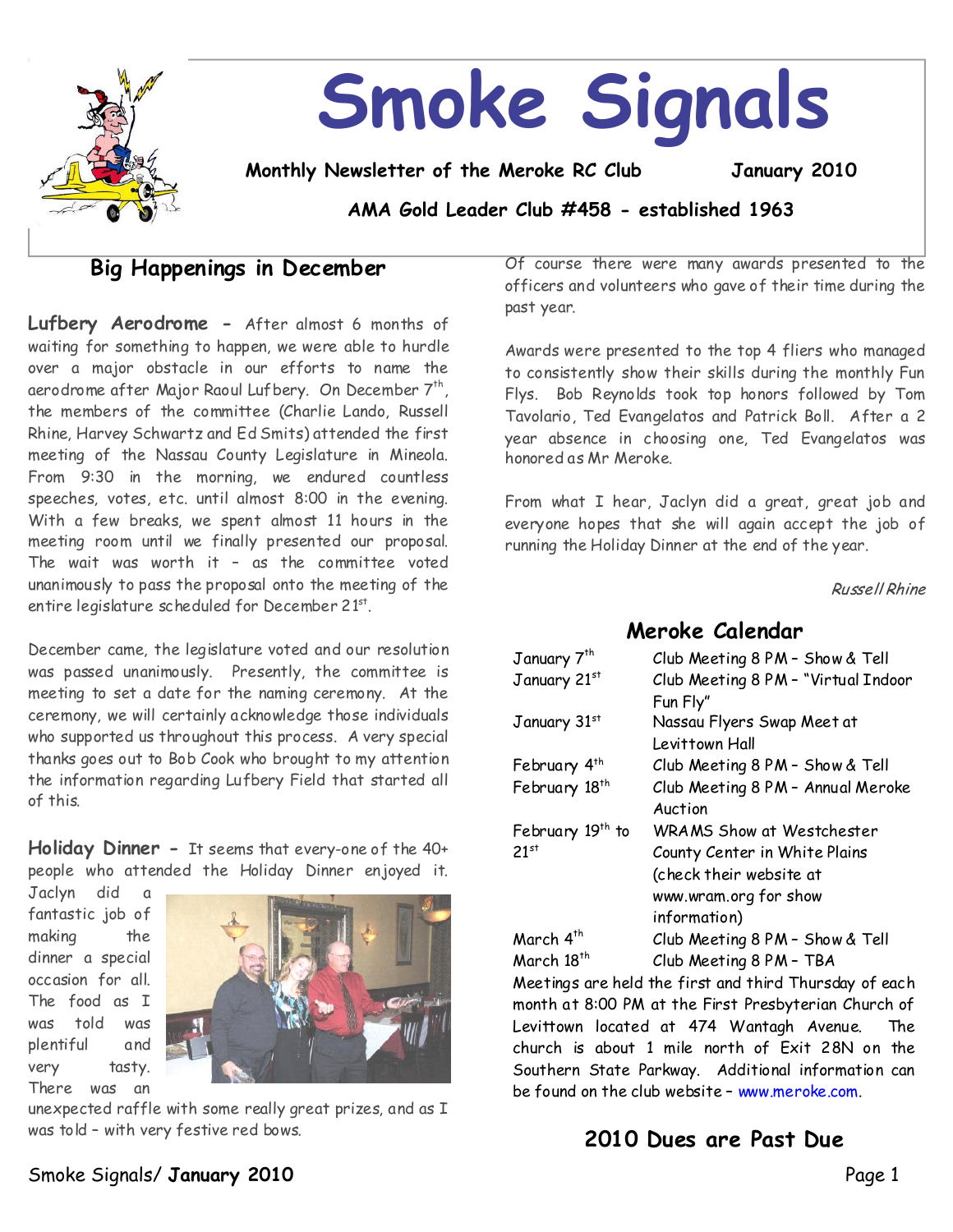# **Club Officers & Volunteers**

| President                          | Ted Evangelatos<br>516-848-9987  | tevangelatos@yahoo.com        |
|------------------------------------|----------------------------------|-------------------------------|
| Vice President                     | Jaclyn Tavolario<br>516-679-1926 | jrlgems@aol.com               |
| Treasurer                          | Herb Henery<br>631-665-6274      | hahenery@aol.com              |
| Re cordi ng                        | Dave Bell                        | dave.bell0323@verizon.net     |
| Secretary                          | 516-633-0034                     |                               |
| Corresponding                      | Curtis                           | curtisu@msn.com               |
| Secretary                          | Underdue                         |                               |
| <b>Board of Directors</b>          | 917-213-4459<br>Tony Pollio      | rctony@optonline.net          |
|                                    | 516-794-9637                     |                               |
|                                    | Nelson Ramos                     | nel98rc@optonline.net         |
|                                    | 631-420-2889                     |                               |
|                                    | Russell Rhine                    | rrhine@optonline.net          |
|                                    | 516-484-0368                     |                               |
|                                    | Ed Wiemann                       | eww46@man.com                 |
|                                    | 516-735-0733                     |                               |
| Chief                              | Bob Reynolds                     | mrbrew@optonline.net          |
| Field Controller                   | 516-775-4377                     |                               |
| Asst Chief                         | Tony Pollio                      | rctony@optonline.net          |
| <b>Field Controllers</b>           | 516-794-9637                     |                               |
|                                    | Ed Wiemann<br>516-735-0733       | eww46@man.com                 |
| <b>Field Safety</b>                | Doug Frie                        | dfrie@optonline.net           |
| Of ficer                           | 516-481-4089                     |                               |
| Smoke Signals                      | Russell Rhine                    | rrhine@optonline.net          |
| Editor                             | 516-484-0368                     |                               |
| Membership                         | Frank Lasala                     | Lou Pinto                     |
| Committee                          | Jaclyn Tavolario                 | Harvey Schwartz               |
| Programs                           | TBA                              |                               |
| Education                          | Charlie Lando                    |                               |
| Friends of Cedar<br>Creek          | George Carley                    | Ed Wiemann                    |
| <b>Building Program</b>            | Charlie Lando                    |                               |
|                                    | Nelson Ramos                     |                               |
| Archivists                         | Ron Berg                         |                               |
| Webmaster                          | Ted Evangelatos                  |                               |
| Social (Coffee)                    | Irv Kreutel                      | Al Hammer                     |
|                                    | Herb Henery                      |                               |
| Raffles                            | Curtis                           |                               |
| Show and Tell                      | Underdue                         |                               |
| Video Librarian                    | Ed Wiemann<br>Bob Cook           |                               |
| Audio/Visual                       | Tom Cott                         |                               |
| Come Fly With Me                   | Charlie Lando                    | Dave Bell                     |
| Open Fly-In                        | TBA                              |                               |
| TAG Program                        | Charlie Lando                    |                               |
| Monthly Fun Fly                    | Jaclyn Tavolario                 | Gene Kolakowski               |
| Dinner                             | Jaclyn Tavolario                 |                               |
| Picnic                             | Chris Mantzaris                  |                               |
| <b>Contest Directors</b>           | Allen Berg                       | Tony Pollio                   |
| <b>Flight Instructors</b>          | Ernie Schack<br>Allen Berg       | Tom Scotto<br>Ted Evangelatos |
|                                    | Douglas Frie                     | Dan Gramenga                  |
|                                    | Mark Klein                       | Gene Kolakowski               |
|                                    | Ken Mandel                       | Tim Murphy                    |
|                                    | Tony Pollio                      | Mike Hagens*                  |
|                                    | Bob Reynolds                     | Harvey Schwartz               |
|                                    | Bill Streb                       | Al Weiner                     |
| *Flight Instruction<br>Coordinator | Mike Hagens                      | 516-546-6773                  |

## From the President

#### **HAPPY AND HEALTHY NEW YEAR**

I hope everyone had a good holiday season.

There seems to be a lot of excitement building up among the club members for the New Year. Many have already approached me with fresh ideas for new venues, changes for existing ones, even doing away with some old stuff.

One thing that is evident though, is that everybody agrees on two important points:

a. Let's just be more creative, and have more fun this year

b. Let's try to get as many members as possible to participate in these events.

Here are some new ideas:

- **Meetings at the field** (by Ted Evangelatos): We all know how hot itcan get in the church in July and August. So why do not hold a few club meetings at Cedar Creek? And maybe have a BBQ before the meeting, say between 6:45 and 8:00 PM?
- **A "Fyn Fly For All"**(by Michael Hagens): Aside from the regular monthly Fun Fly event, we can organize another one, where everybody can participate regardless of flying skill or airplane type. The events will be carefully selected so that even a trainee on a "buddy-box" can win the first prize.

And there are many, many more, coming in on a daily basis.I will ask the Vice President, Jaclyn, and the other members to present their ideas at the meeting. To those who have already come up with new proposals, I say: Keep *them coming.* Those who have not, I challenge: What are you waiting for?

A quick reminder here: When you propose a new ideaor project, be prepared to carry it through, either by yourself or with other members you select to assist you. There are only so many volunteers in our club, and they are already busy with the projects in hand.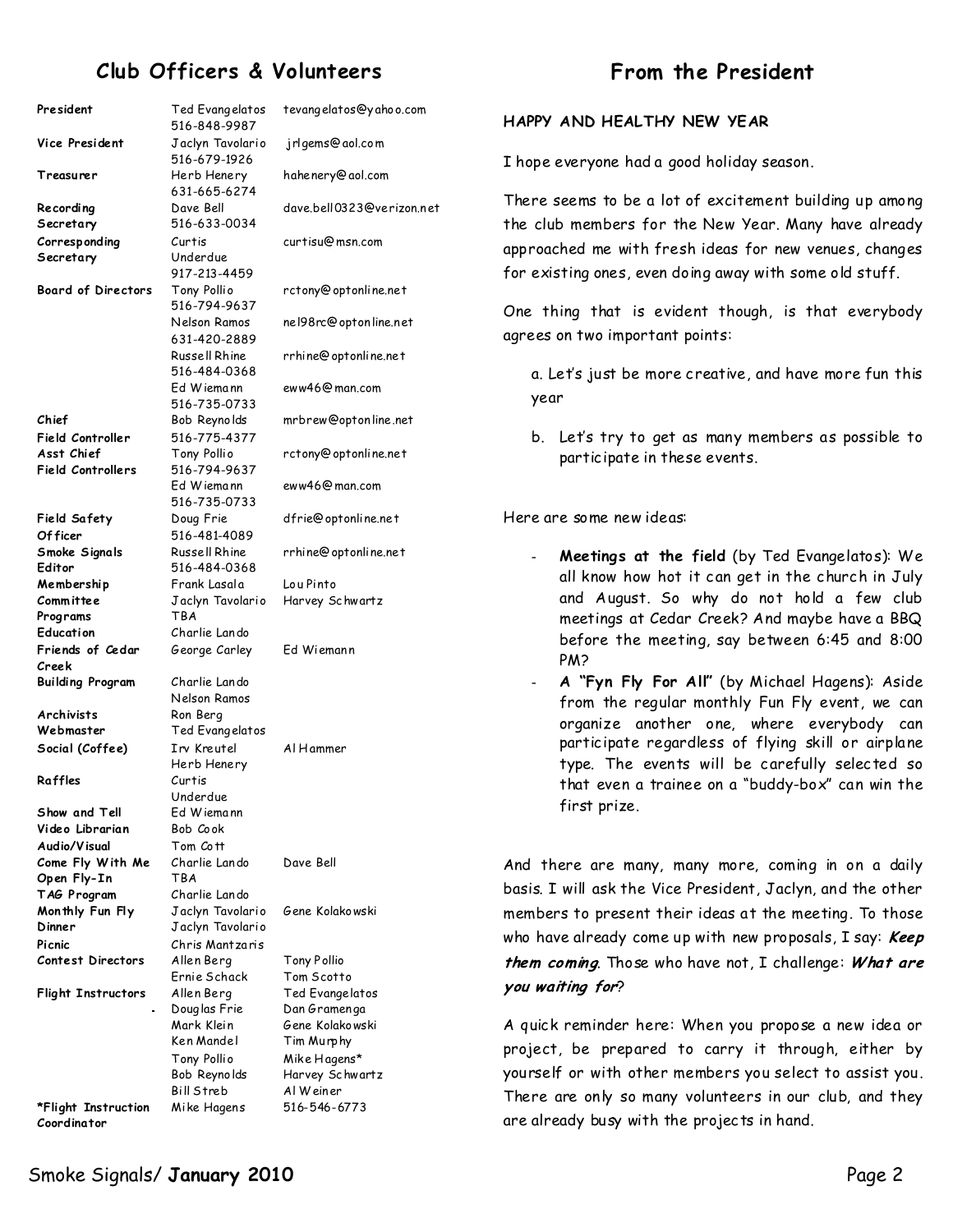We simply need more people to step up! We can no longer depend on the same limited number of members to do everything for the club. Some of them are already tired, burnt out from doing too many things over too many years. So they are stepping by the sidelines, waiting for new volunteers to step up and take charge. Uncle "Meroke" needs YOU

#### On some other issues:

Field controllers: We all know that occasionally there are no controllers at Cedar Creek during certain times of the day, week days or weekends, and then people simply cannot fly.I had discussions with the Chief Controller and his assistants about the need for more *active* controllers at our main field. They promised to look into this problem, and to come up with realistic solutions. I look forward to hearing from them soon.

**2010 Permits:**As a reminder, theWantagh Park office will commence issuing the new 2010 aerodrome permits on Friday January 8. Make sure you present the park staff with your new 2010 AMA card, your payment, and your best manners. Although they are very experienced with issuing permits and well-equipped with computers, they are also new to the aerodrome affairs. There may be delays and glitches in the beginning, so be patient and courteous to them.

#### **Last but not least: 2010 Dues**

As a reminder, all membership fees are due by the end of January. Bring your check at the next meeting, payable to the "Meroke RC Club" and hand it over to our Treasurer, Herb Henery. It's that simple, and fast. It is not only mandatory, but also very beneficial: At about \$2.50 per meeting, you get coffee and cake, club BBC's and picnics, RC education from our club lectures, and above everything else, you get to enjoy the social interaction, friendship and camaraderie that our membership offers abundantly.

I will seeall of youat Thursday's meeting

Ted Evangelatos

Before you attempt inverted flight, here are a few tips to ensure success: Shift your model's CG slightly toward the rear of the plane to help prevent the nose from dropping. Increase your model's down-elevator throw. Most models need some down-elevator to fly level, so if you don't, you could "run out" of elevator in a turn when you're flying inverted.

To enter inverted flight: If you steer your model with only rudder, a half-loop is the easiest way to enter inverted flight. Start the maneuver flying into the wind and smoothly apply up-elevator. If your model is equipped with ailerons, use the wind to your advantage and do a half-roll to inverted as you fly with the wind. The wind will keep the plane's airspeed up.

# **Phoenix R/C Pro Flight Simulator 2.5**

You don't even have to leave the house to enjoy exhilarating flight with all the Horizon Hobby brands you

know and love. Just plug into the Phoenix Professional Radio Control Flight Simulation 2.5, the only RC simulator to include a genuine Spektrum DX5e transmitter. This Horizon Hobby Exclusive



Edition features over 100 beautifully modeled and realistic. You'll also be able to fly with other pilots from around the world thanks to Internet Multiplayer Mode. And when you're ready for new Horizon Hobby aircraft and other sceneries, simply visit phoenix-sim.com for free downloads

The fully functional DX5e transmitter is compatible with many planes and helicopters. It has all the features you need, such as 5 channels, digital trims, HI/LO rates, Delta wing mixing, a toggle-activated trainer function, an LED voltage display, an audible low-voltage alarm, servo reversing and a range check function. A software-only version is also available for those pilots who already own a transmitter. Go to horizonhobby.com for more information.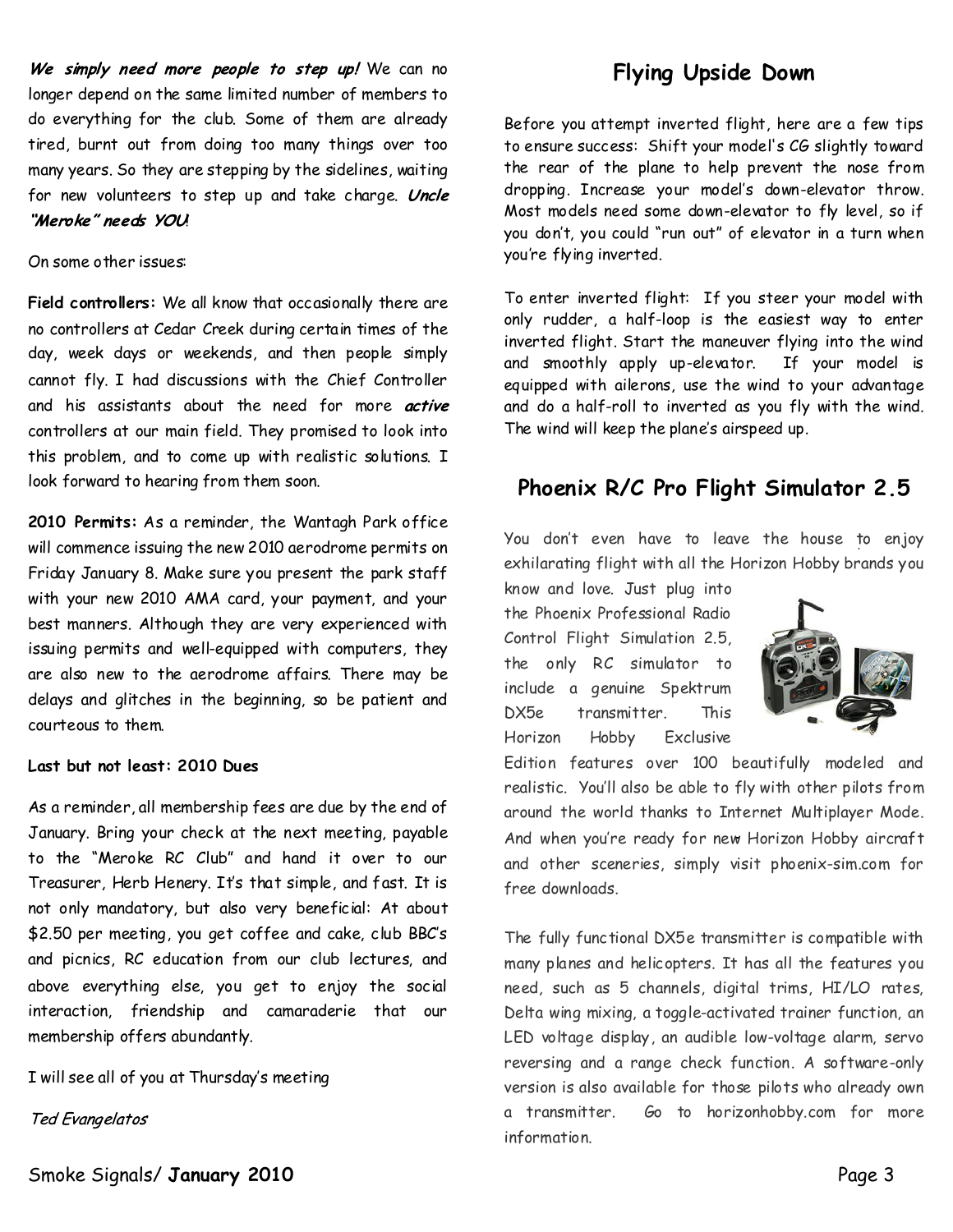## **FlyCamOne3**

#### **Airborne Video Camera with viewing screen and mounting bracket**

FlyCamOne3 is the evolution of light-weight video recording and viewing. The FCO3 Core Set (FC3000) includes the video recorder, 2" video screen and camera mounting plate. You can view your recordings directly on the 2" TFT screen without the need for additional equipment. In the past, you needed to have your PC or



laptop to watch your recorded videos. The screen is removed for flight and replaced by the mounting plate.

Transform your FlyCamOne3 into FPV - First Person Video with the addition of the FlyCamOne3 Transmitter Set (FC3002). The screen is replaced by the 2.4 GHz transmitter module; now the camera sends the video to the receiver that is connected to the screen. The camera is still recording to the SD card as well as sending live video footage to the screen on the ground. When using the Transmitter Set, your aircraft radio system cannot be on 2.4 GHz. In the near future, the receiver module will be able to connect to FlyCamOne3 V-Eyes (FC3004) for a bird's eye view, in real time, of the video stream from your model.

The FlyCamOne3 GPS Module (FC3007 - Coming Soon!) will send information on altitude, speed and direction during flight. With a receiver that has 3 additional free channels, full head tracking will be possible (pan, tilt, start/stop). The pan and tilt functions are built into the camera and do not require additional servos. The functions Pan, Tilt, and On/Off can be controlled on the ground by the 868 MHz transmitter/receiver FlyCamOne3 LinX (FC3005) without using the model's radio transmitter. Use the FlyCamOne3 Receiver Cable (FC3009) to control Pan, Tilt, and Shutter Release from your radio transmitter.

**Camera Module:**3-7/8" x 2" x 5/8", 62 grams including mounting plate, 500 mAh Lipo, VGA resolution, 28FPS, 2 internal step motors for Pan and Tilt via separate cable, Infrared motion sensor for automatic recording, requires a Micro SD card with a minimum of 4MB writing speed up to 8 GB storage.

FlyCamOne3 has a cost of \$140

### **Review-Bushnell Radar Gun**

This is a reprint of a review that I found on the Internet. The gun actually feels very substantial and has a slightly rubberized grip. I really hadn't expected

this kind of build quality on an \$80 radar gun.

Operation is very simple -- you just press a button on the display panel to turn it on then point



at something and pull the trigger. So long as you keep the trigger held down the speed is displayed in real-time. When you release the trigger only the highest speed recorded during that trigger-down period is displayed.

The model used for testing the Bushnell Speedster II radar speed gun was my old reliable 40-sized trainer. Unfortunately the Bushnell radar gun was only capable of picking up the model from a range of about 50 yards or so, and that was when I was flying at shoulder-level above the strip.

At no time did the radar interfere with regular narrowband RC systems or 2.4GHz spread spectrum ones. So is this gun worth the money you pay for it? Well with street prices under \$80 I think it's quite a bargain for the average flier or club.

Update: Unfortunately the limited range of the Bushnell means it's simply not reliable when trying to measure the speed of very fast models such as jets. Not only are readings hard to get but there's significant danger involved in flying such a dangerously fast model so close to the person holding the gun.